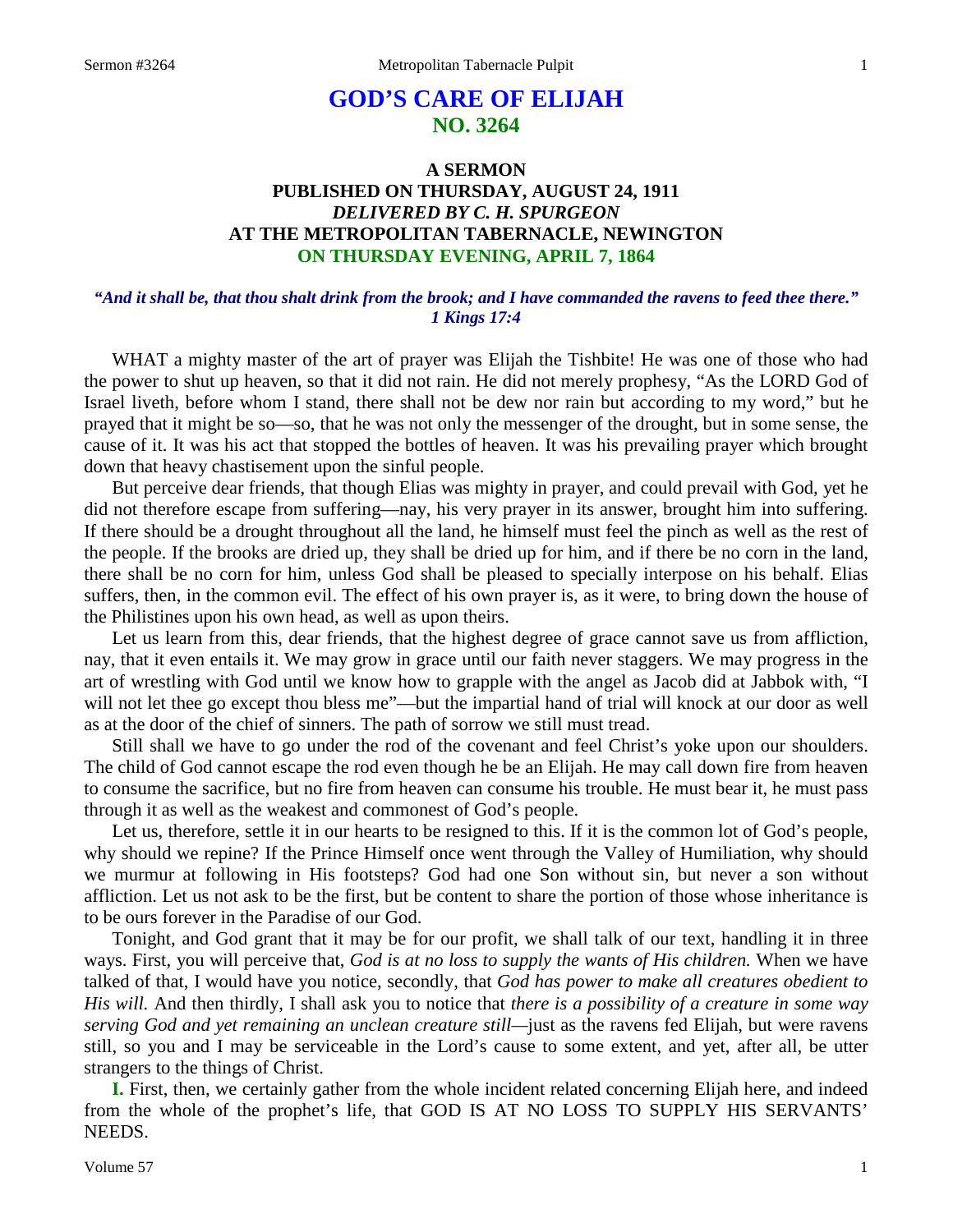This narrative seems to tell us, first of all, *that God's people shall always have enough*. Do they want drink in a parched land? They shall "drink of the brook." Do they want food? "I have commanded the ravens to feed thee there." Elijah never had short commons. He had no luxuries—just bread, meat, and water, and these were enough.

No doubt, Jezebel's priests fed much more sumptuously, and many of God's servants not as well, for we read of Obadiah that he took the prophets of God and hid them by fifties in a cave, and fed them upon bread and water. Now Elijah did get on better than this for he had bread and meat whilst they had only bread.

God, however, was not pleased to give Elijah dainties. Delicate things are not promised to the children of God, and His prophets at any rate should not seek after them. They that fare delicately and are clothed sumptuously are in king's houses and are often nothing better than reeds shaken by the wind. Let us learn, then, from this, that although God will provide for the wants of His people, yet He has never promised to give them more than enough.

The promise runs, "Thy bread shall be given thee, and thy water shall be sure," but it goes no further. We are instructed each day to pray, "Give us this day our daily bread," which means, "Give us a sufficiency." And indeed if God's inspiration had not taught us so to pray, wisdom would teach us to do it, for Agur's prayer is one which philosophy might justify as well as grace—"Give me neither poverty nor riches: feed me with food convenient for me." It is that middle path of the "enough" which is, perhaps, the most pleasant, and certainly the most safe. "Having food and raiment, let us therewith be content."

> *"Let others stretch their arms like seas, And grasp in all the shore; Grant me the presence of Thy love, And I will ask no more."*

You have, perhaps, been struggling and trying to rise in the world, and after long and arduous efforts find yourself just where you were. You did make money fast at one time, but you have lost it all again. Well, dear friends, what does this matter after all, so long as your God is still faithful to you? He never promised you riches. He did, however, promise you that you should lack no good thing, and if riches had been a good thing for you, you would have had them.

Perhaps you are one of the hyssops that grow best upon the wall, or one of the ferns that flourish best down in some shady place. Too much sunlight and exposure might have been ill for you. Thank God that you have enough, and if you have not enough just now, and are a believer in Christ, take your case before they Lord and He will command even the ravens to feed you sooner than that you shall know any serious lack.

I ought to say before I leave this point that Elijah had enough, but *it did not always come to him in the nicest way*, for I do not imagine that the ravens knew how to get bread and meat always cut into nicest shape. Perhaps they snatched a rough bit of meat here, and perhaps a crust of bread there, and it came in all sorts of ugly pieces, but still, there it was and it was enough.

"Beggars are not to be choosers," we say, and certainly pensioners on God's bounty must not pick holes and find fault with the Lord's providing. Whatever God gives you, be grateful for—for if too proud to take from the raven's mouth, it will be well for you to go without, until your hunger consumes your pride. God promises His people enough, but not more than enough, and even that enough may not come to us in the way we should choose.

Observe again, that though the Lord can provide for His people yet *He often chooses to do it by littles and littles*. How did the ravens bring the prophet his supplies? They brought him bread and meat in the morning, and bread and meat in the evening. God did not send him a great supply at once. Not bread and meat to last him for a week. There must be daily supplies. Enough for the morning meal, and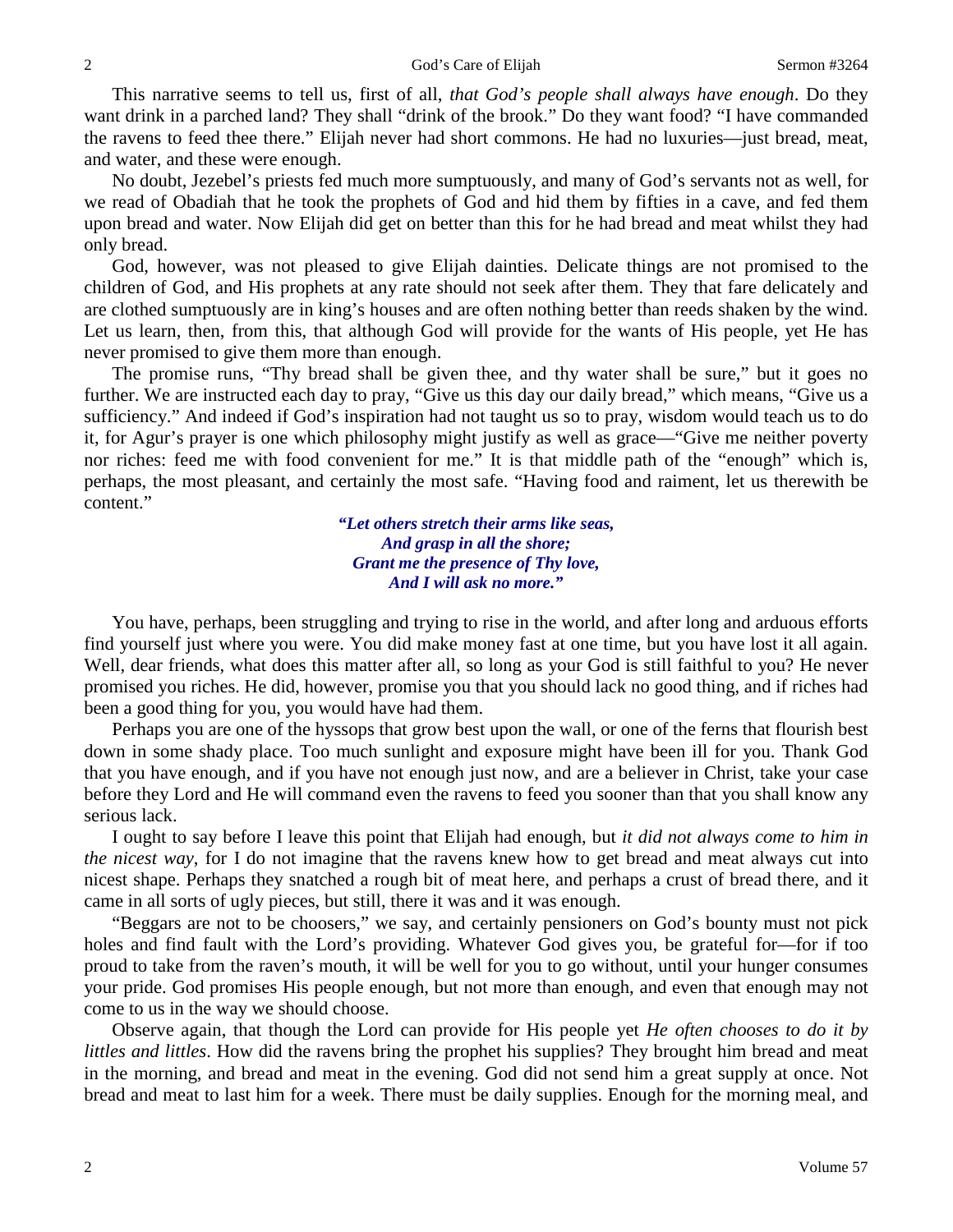enough for the evening repast, but there shall be no stock in hand. And is not this God's usual method of dealing with His people?

> *"Day by day the manna fell, Oh! to learn this lesson well."*

Remember, too, the prayer which I quoted just now—"Give us this day our *daily* bread." Not "our *weekly* bread," not "our *monthly* bread," not "our *annual* stores," but—"give us—our *daily* bread." God is pleased to give some of His servants in the bulk, but there are many others who only "live from hand to mouth"—and perhaps though not best for the flesh, it is best for faith, for we are apt, when mercies come regularly, to forget from whence they flow.

The first three or four times that manna fell in the wilderness, I daresay the Israelites thought it a wonderful miracle and never ceased talking of it, but after a week or two it got so common that at last they said, "Our soul loatheth this light bread."

If God were to send an angel to your door with bread and meat, you would think a great deal of it at first, but after a dozen times you would think it commonplace and see no miracle in it. A miracle constantly repeated ceases to be a miracle, and falls then into ordinary law. God changes the modes in which He sends our supplies, that we may more clearly see His hand in them all and be compelled to say, "It is JEHOVAH only, who can add "Jireh" to His name, for the Lord alone can provide for His people."

So, then, we are not to ask for a great stock in hand. You will none of you have dying grace yet, as you have not yet to die. And we do not get grace for the furnace until we come to the furnace. The manna of old, you know, bred worms and stank when it was a day old, and very often treasures laid up on earth are full of moth and rust, and so God sends us, day by day, what we want, that there may be neither moth nor rust, but that we may constantly see His hand and bless His name. There shall be enough, but it shall often come by littles.

Again, our text has another thought, very prominent on its front—*the provision which God sends us may often come in the most unlikely way*. It was a very unlikely way for the prophet to receive water, to send him to a brook. Why not to Jordan? It would probably be the last river to dry up. Why send him to a brook? Above all, why to the brook Cherith, for the very name signifies "drought"! Very likely it was the first brook to dry up. Yet Elijah is sent to that!

And we have known the Lord supply His people by the most unlikely means, the first to dry up has been made the very last. For a year, at least, the prophet sat among the rushes hiding all day and the water never failed. So God sometimes uses means which we have despised and enables us "to provide things honest in the sight of all men."

Then, as for Elijah's meat, it was sent by ravens, as the little hymn says—

#### *"More likely to rob and to thieve, Than give to the prophet his wants."*

Yet these birds that feed on carrion were constrained to bring the prophet fresh meat. Strange thing, that these birds of prey should bring meat to keep alive the servant of God! Their natural propensities overruled because God commanded them. Ah! God knows how to make our enemies to minister to our good, both temporally and spiritually.

Once in old Popish times, a good woman condemned to starve, was asked by the judge in derision, "Now that you are condemned to starve, what can your God do for you?" She boldly answered, "He can feed me off your table if He pleases." It so happened that the judge's wife, melted to compassion by the boldness of one of her own sex, daily abstracted a portion of her own food to give to the poor woman in prison—and so her life was prolonged.

If the Lord could not feed His people anyhow else, I believe He would use ravens again. But He knows how to use ravens in human guise and he will bend their wills to serve His people's needs. They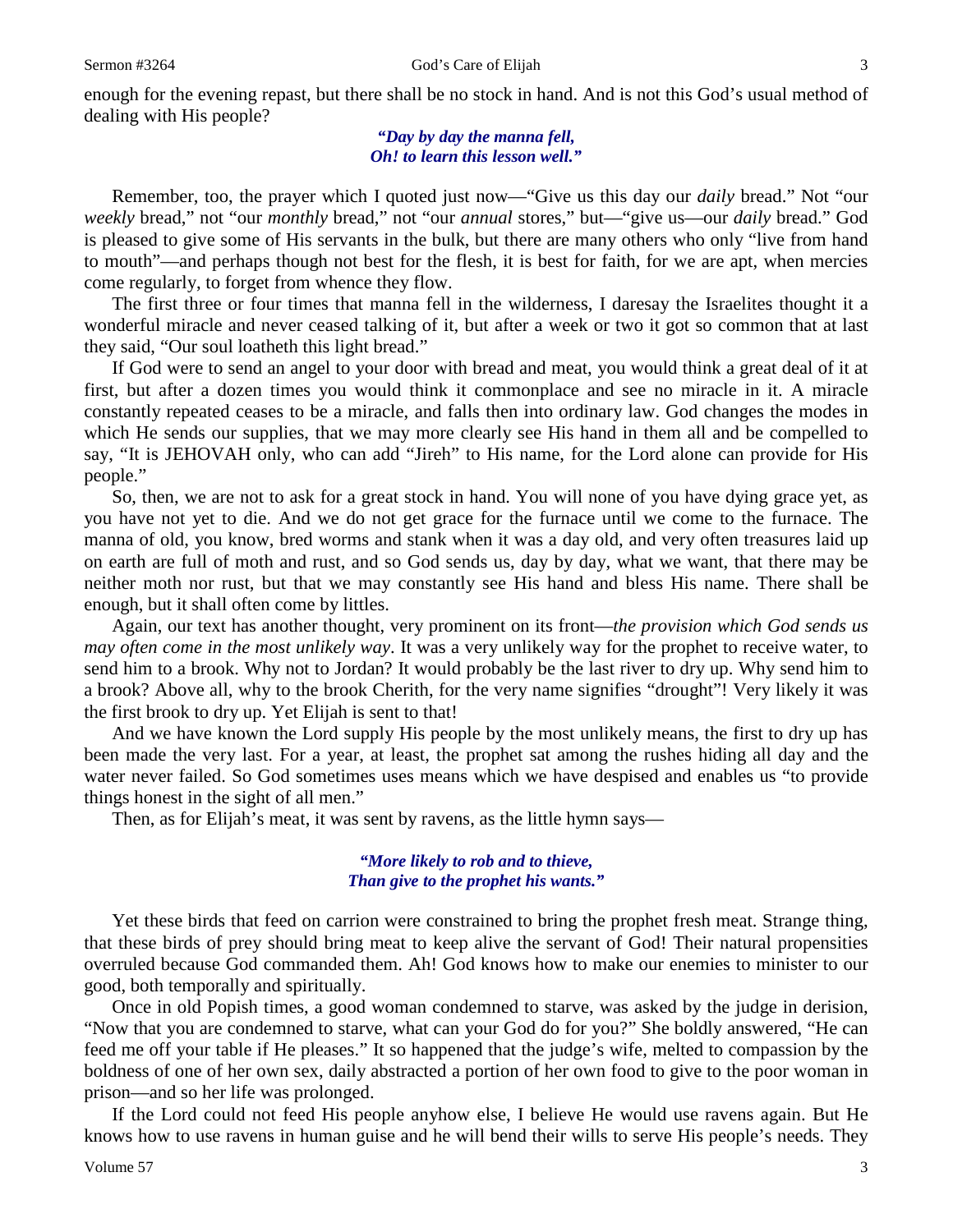who would be wolves to His sheep, He can make to act as shepherds leading them into the green pastures.

Besides, if you think of it, the ravens were unlikely to feed the prophet, for *they were as poor as the prophet was.* They sow not, neither do they reap, nor gather into barns, and yet poor as the prophet, they feed him! How frequently have the poor been the best friends of the poor.

Sometimes in life, not knowing poverty, has steeled the heart, but having known and felt it opens the heart to help others in greater need. The ravens owe their own meat day by day to God's providing, and yet He employs them for the supply of His servant. So poor saints, deeply dependent on God for their humblest needs, He enables to help saints yet poorer still. His prophet shall be sustained by ravens who, perhaps, have little ones that cry for their food.

The Lord will provide. We know not how, but He has His own ways and methods, and as a quaint old writer says, "When it comes to the point, and the Lord cannot take care of His people *under* heaven, He will take them up *into* heaven," and when there is no bread for them to eat on earth, He will take away the need of eating it and take them where they shall eat bread in the kingdom of their Father beyond the skies.

I want to mention this point, too, that this bread came in sufficient quantity, in little, but unlikely means, and yet *it surely came.* Not once did Elijah miss his breakfast, not once find that the water had dried up. Until the appointed time came there it was, sure and certain!

What a strange thing we are so unbelieving! It is strange, is it not, that a saint who for forty years has trusted his Father and been upheld, should ever doubt His faithfulness to the very end? It is strange, I say, but I must confess how strangely true of myself, and how cunningly old Unbelief still creeps in. Oh! that wicked Unbelief! that wicked Unbelief!

Mr. Bunyan says, "Old Mr. Unbelief was a nimble chap and could never be taken by the heels, or else the King's officers would have hanged him!" I wish he could be taken and then there would be a clear riddance of him, but he manages somehow, in spite of all our watchfulness, to escape. And we get to doubting after ten thousand proofs that there is no cause whatever for doubting. Our bread is sure. Let us write this down, both in spirituals and temporals—"The Lord will provide."

But observe, also, and then I think I must leave this point, that *Elijah got his bread and meat in the path of obedience*. He was told to go and hide himself. This was not pleasant for the prophet. I confess I should not have liked it—to go and creep into a hole in some craggy rock or lie down and conceal himself among the reeds from every passer-by.

Everything he had to do from morning to night was just to find the most secluded spot where no one could catch a glimpse of him. And this was the hero prophet of God! I should have wanted to be preaching. I would have said, "Why, there are the people of Israel, needing someone to speak to them. Why, Lord, is it that I am condemned to be dumb? Why should I be hiding away among the rushes and reeds? Now is surely the time for me to boldly witness in Your name. The heavens drop no dew and the earth is dry—now, perhaps, the hearts of men will tremble—now let your Elijah speak. Lord, give me words of power, clothe me now with salvation, and help me to stir this degenerate people." Would not you have felt the same?

And yet God had commanded him to hide himself! If he had gone out contrary to the divine command I am not sure that he would have been fed—but being told to hide, and obeying, he found the path of duty and obedience was the path of divine upholding and he was fed. So, dear friends, let us take care that we abide in the path of obedience to God and He will faithfully sustain us.

Some men are lazy and will not work—God will not provide for such, for they are far away from the path of duty. "If they will not work, neither shall they eat." Some, on the other hand, put themselves by some great folly, out of a position where their bread would have been given them. Well, if they run before God's pillar of cloud or fire, and are not led of Him, they must not expect that they will have His miraculous protection, for the path of duty is the only one where God has solemnly pledged Himself to protect His children walking therein.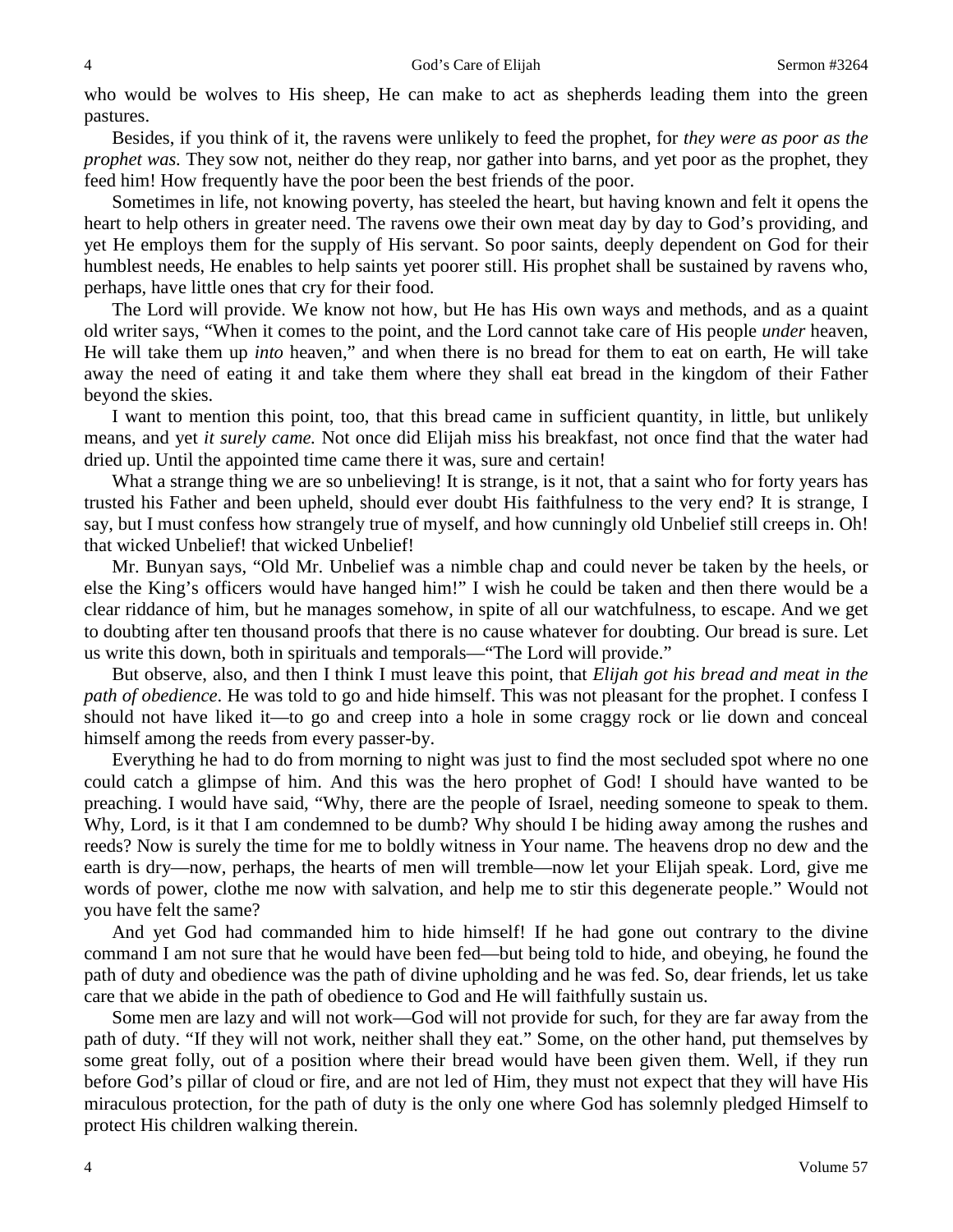I believe that if we wait upon the Lord, commit our ways to Him, and acknowledge Him in them all, and it be our constant endeavor to serve Him, seeking first the kingdom of God and His righteousness, then all other things shall be added unto us. But if we choose to run counter to God's command, we may live to know even the want of bread.

David could say, "I have been young and now am old, yet have I not seen the righteous forsaken, nor his seed begging bread." David could say that, but I cannot—and I believe there are many Christian people who cannot say it. David gave his honest personal experience, but that is not the personal experience of all observers.

If you are the child of a true servant of God and yet you turn out a vagabond, you will have to beg your bread as well as other vagabonds, and it does not matter how good your mother and father may have been. If *you* do not walk near to God yourself, you may have your feet yet upon the cold ground and yet have to cry for bread.

If you live in profligacy or vice, or deep indolence, it will bring you, though the child of godly parents, as surely and soon to poverty as it will any other child. We must not pride ourselves, nor trust in any degree upon what our parents were. Personal faith and a personal seeking of the kingdom of God and His righteousness are the only things that will bring us sure provision—nothing short of these will avail.

I have only to remind you to remember that *God is still the same God and He that helped Elijah will help you*. No raven may come flying into your window, but He will send you bread in another way. He is just as faithful now as ever. Elias, remember, was a man of like passions with you. God help you to exercise this faith and He will never fail you.

**II.** Now, for the second part of our theme we will notice, with holy admiration, that GOD HAS POWER TO MAKE ALL CREATURES OBEDIENT TO HIS WILL.

"I have commanded the ravens to feed thee there." These ravens never croaked out a single objection, but did as they were bidden. Their instincts did not rebel, but they submitted absolutely to God's will, and I daresay, were quite as diligent and quite as happy in carrying the bread and meat to Elijah as they would have been if they had been taking it to their own young or feasting upon it themselves.

Observe, beloved, how *the whole world is obedient to God*. He spake once to the great waterfloods—they were deep in the caverns of the earth. He called to them. He lifted up His voice in the clouds from that great sea beyond the firmament, and deep called unto deep at the noise of God's waterspouts—up they sprang from the vast caverns where they slept and down they dashed, not in drops, but in terrible cataracts, and the whole earth was covered with their floods, until forty cubits upward, they prevailed over the tops of the mountains.

And when God did but whisper to them, and bid them go back to their resting places, where He would again set them about with bars—back they went, and the waters were assuaged from off the earth. The great deep knows its Master. And He has but to speak and it obeys His behests. The Red Sea of old knew the power of Moses' rod and when God commanded the floods stood upright as a heap, and the whole depths were congealed in the heart of the sea.

Jordan, too, was driven back—the feet of the priests did but touch the edge of the stream and straightway the whole host of Israel marched through as on dry land. Nor were the floods of earth merely obedient, for celestial bodies have confessed His power, for Joshua made the sun and the moon stand still while the Lord's warriors smote their foes.

Nor is it inanimate things only that admit His sway. The lions crouch at Daniel's feet, the monster fish swallows but does not destroy the wayward Jonah. Nor do great things only obey Him. The worm at God's command smote the root of Jonah's gourd, the locusts came upon Egypt, and He sent all manner of flies and lice in all their quarters. Creatures, however tremendous or minute, are alike moved by the impulses of the divine will, and like an army marching under some mighty commander in strict order, battalion upon battalion, and rank upon rank, they march to the conflict when God bids them. Are not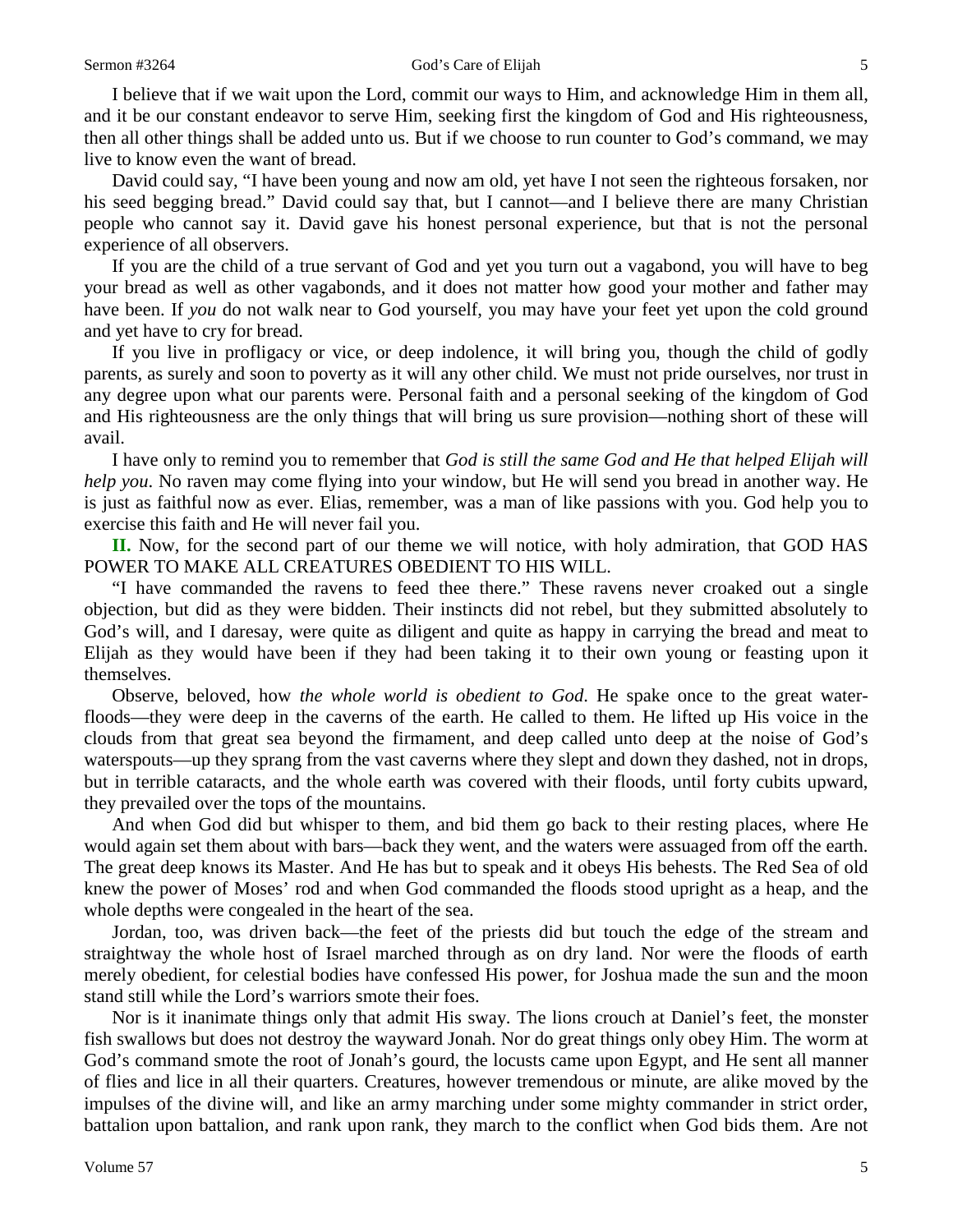even the caterpillar and the palmer-worm, part of God's great host—and do not they all obey His behests?

Is it not a sad, sad, strange thing that *man is the only creature that refuses to obey his Creator?* I know that in the sense of the decree, God's will is done, and even Judas fulfils that to which he was appointed, but so far as his will is concerned, man remains a stout rebel against God. The raven, commanded to carry bread and meat, does it, but man bidden to believe in Christ, and to repent of his sins, to bring forth fruits meet for repentance, refuses to do it. Oh! the stubbornness of human nature!

We are worse than ravens. There is no creature that in this can be compared with man. Bunyan's well-known wish, that he had been a frog or a toad rather than a man, might well be the wish of us all while we are in a state of sin for they know no rebellion against God. And we are full of it, as the sea is full of salt. "The ox knoweth his owner, and the ass his master's crib, but Israel doth not know, my people doth not consider."

Are there any here in an unregenerate state? I fear there are. If so, let these ravens rebuke you. How is it that to the God who made you, who feeds you, that to the Christ who says, "Come unto me, ye weary, and I will give you rest"—that to that Spirit who alone can quicken you, you should be enemies and strangers? May a sense of your ingratitude fill your hearts with penitence and make you humble yourselves before God.

**III.** But lastly, we have in the case before us, a very notable instance of how POSSIBLE IT IS FOR CREATURES TO SERVE GOD AFTER A FASHION, AND YET STILL REMAIN UNCLEAN CREATURES STILL.

We read in the book of Leviticus that "the raven after his kind is unclean." Before these ravens brought Elijah's food they were unclean and after they had done it they were still unclean. Elijah did not refuse the bread and meat because unclean birds brought it. No! oh! no, and I will not refuse a good and profitable saying even if the devil spoke it. I would not prefer—I would not do it, in fact—to sit under the ministry of a man known to be an ill-liver, but if I happened to be where I heard him preach and I heard him say good things, I would not reject those good things because they came out of a raven's mouth. I would not choose to have my bread and meat from a raven, but if I knew that it was bread, and meat, and that God had sent it, I would eat it, even though a raven brought it.

But see, too, how possible it is for us to carry bread and meat to God's servants and do some good things for His church, and yet be ravens still. There may be some Sunday school teachers here who are not members of the church. I believe this will not apply to teachers in our school, but it will to many other schools. I am not clear as to whether unconverted teachers should be tolerated at all, whether it is not altogether wrong, and whether David's words may not be applied to such, "Unto the wicked God saith, 'What hast thou to do to declare my statutes?"

But if you are such a teacher, dear friend, do not, I pray you, conclude that because of your teaching you yourself are saved. You may even be blessed in your teaching to the conversion of some of the children under your care and yet, unless you have personally trusted Christ as your Savior and been brought into vital union with Him, you may lead the children to heaven and be yourself cast out. Beware, I say, lest in your teaching you imagine yourself to be a Christian.

It is just the same with all the officers of the church. Shall I take the ministry just now? Oh! my brethren, how easy it is to preach, aye, to win souls through God's grace, and yet, after all, to be a castaway! There have been authentic cases of men who have seemed to be very zealous and to burn with the pure celestial fire, who have no doubt been the means of directing others to heaven, but have not been themselves saved.

Too many ministers are like the signposts on country roads—they hold out their hands and point the way, but never take the road themselves. They, like the post, still stand where they always did. God deliver us from being signposts on the road to heaven and not going there ourselves! The builder uses many poles that are not part of the permanent building, but as soon as the house is up, down goes the scaffolding. So God may permit us to be scaffolding for His church, and when that church is completed,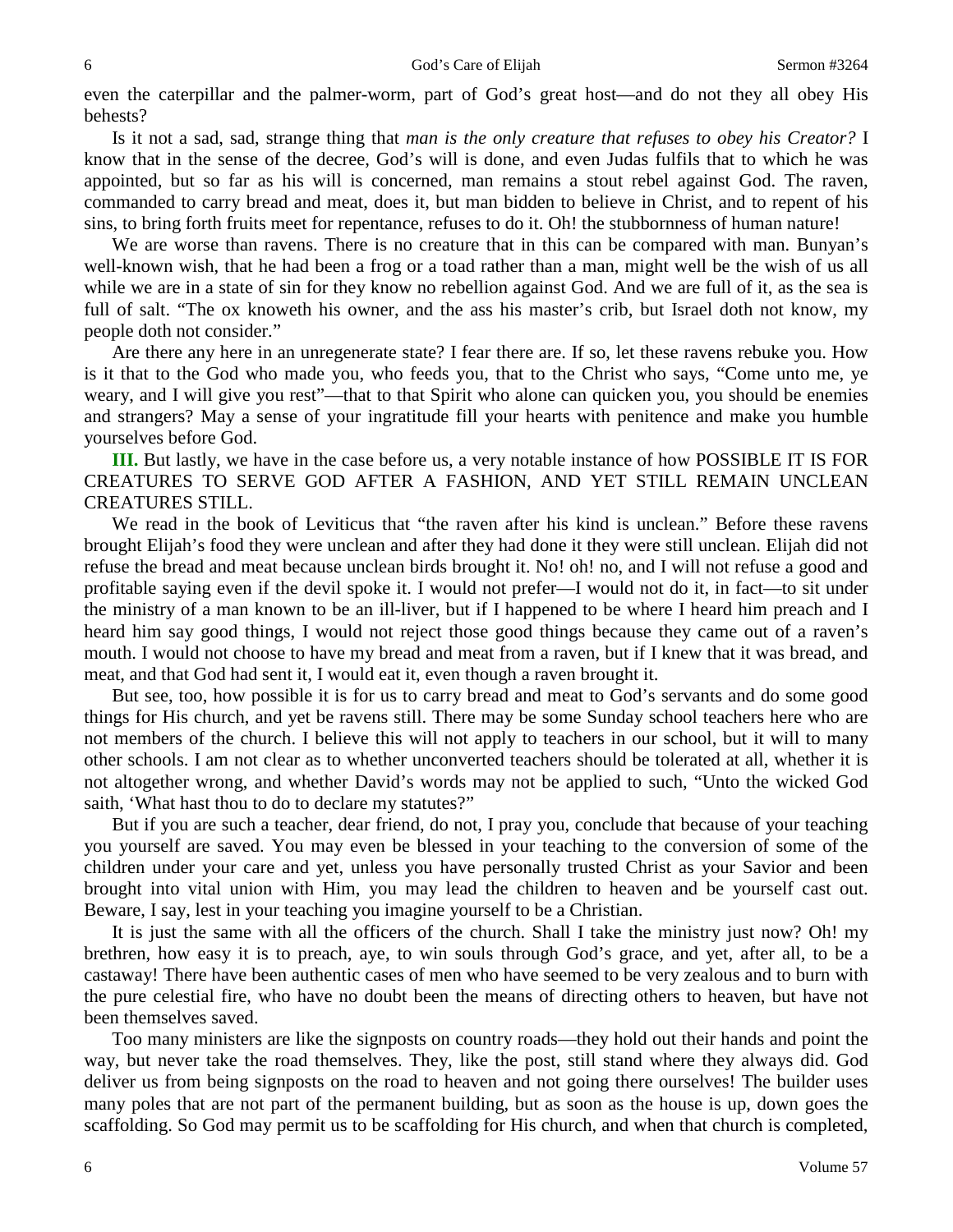He may take us down, and we may consume in the fire. Oh, may the Lord grant that this may never be so with any one of us.

Deacons and elders of churches, the same may be said of you! If bearing the vessels of the Lord you are not clean, have not been washed in the great laver of the Savior's atonement, do remember that this bearing the Lord's vessels will not save you. Just as the carrying of bread and meat by the ravens did not put them in the list of clean birds, but left them still unclean.

Now this is a very solemn subject and applies to many of you now present. I do not know, but I am afraid that the worst place into which an unconverted sinner can go is into the church. While you make no profession of religion, and are still in the gall of bitterness, and in the bond of iniquity, we seem to know where you are, and we think you know where you are. You are, evidently, not on the Lord's side.

But inside the church, and yet not converted, though you thought you were—what a terrible peril is this. You have been seen by the elders and they have carefully questioned you. The pastor has seen you and used his best judgment and been satisfied with you. The church has heard your verbal confession of faith and been content to receive you. You have been baptized upon a profession of your faith and yet if you are not soundly converted, the most dangerous place for you is in the church.

We cannot get at you. When we preach, our shots miss you. When we talk to the sinners, you say, "Ah! that is not me—I am a Christian." You are numbered, you see, with God's children—you have "a name to live," and yet you are dead. If I were in a hospital, sick, I should like to have my disease correctly stated over my bed-head, but I should not like a card of convalescence to be there if deadly maladies were still eating out my vitals.

I would not discourage your making a profession. If you love Christ, keep His commandments, and declare that love. These are not the times when we can have a concealed Christianity. Profess it before men. Other men profess their infidelity readily enough. Be you not ashamed of your Master, but oh! beware, beware lest you only are baptized into deeper sin, lest you eat and drink damnation to yourselves, not discerning the Lord's body when you come to His table.

Oh, beloved, I would be very earnest with you, and most earnest with those of us who occupy prominent positions in the church of God. We are so apt to think we may take our religion for granted. Take nothing for granted, my brethren, but our own possibility of self-deceit. Do not believe anything about yourselves, unless you have God's *ipse dixit* for it.

I love for myself to live upon God's naked promise. I cannot get farther than this, "He that believeth on him is not condemned." I do believe on Him, my soul does rest on Him, I have no other hope, and no other confidence. There can be no erring here—if you believe on the Lord Jesus Christ with all your heart, you are saved.

Yet, remember, some make a profession of doing this, who are not saved. Oh! for God's sake, for Christ's sake, for His blood's sake, for His wounds' sake, for your own soul's sake, do not deceive yourselves. If faith does not make you holy, it is not worth a rap. If your faith does not make you hate sin and wean you from it, it is not the faith of God's elect.

We expect not sinless perfection this side the grave, but we do expect perfection in desire, perfection in intention, perfection in heart in regard to this matter. We would not tolerate sin—if we could get at it we would hew it in pieces as Samuel hewed Agag before the Lord.

O beloved, let these truths rest upon your minds and hearts! While there is comfort in the subject for the Christian as to providential circumstances, yet there is also a word of self-examination both to him and to the unsaved sinner with regard to spiritual matters. May the Lord bring us all to His right hand in glory everlasting, and His shall be the praise forever and ever. Amen.

# **EXPOSITION BY C. H. SPURGEON**

# *PSALM 118*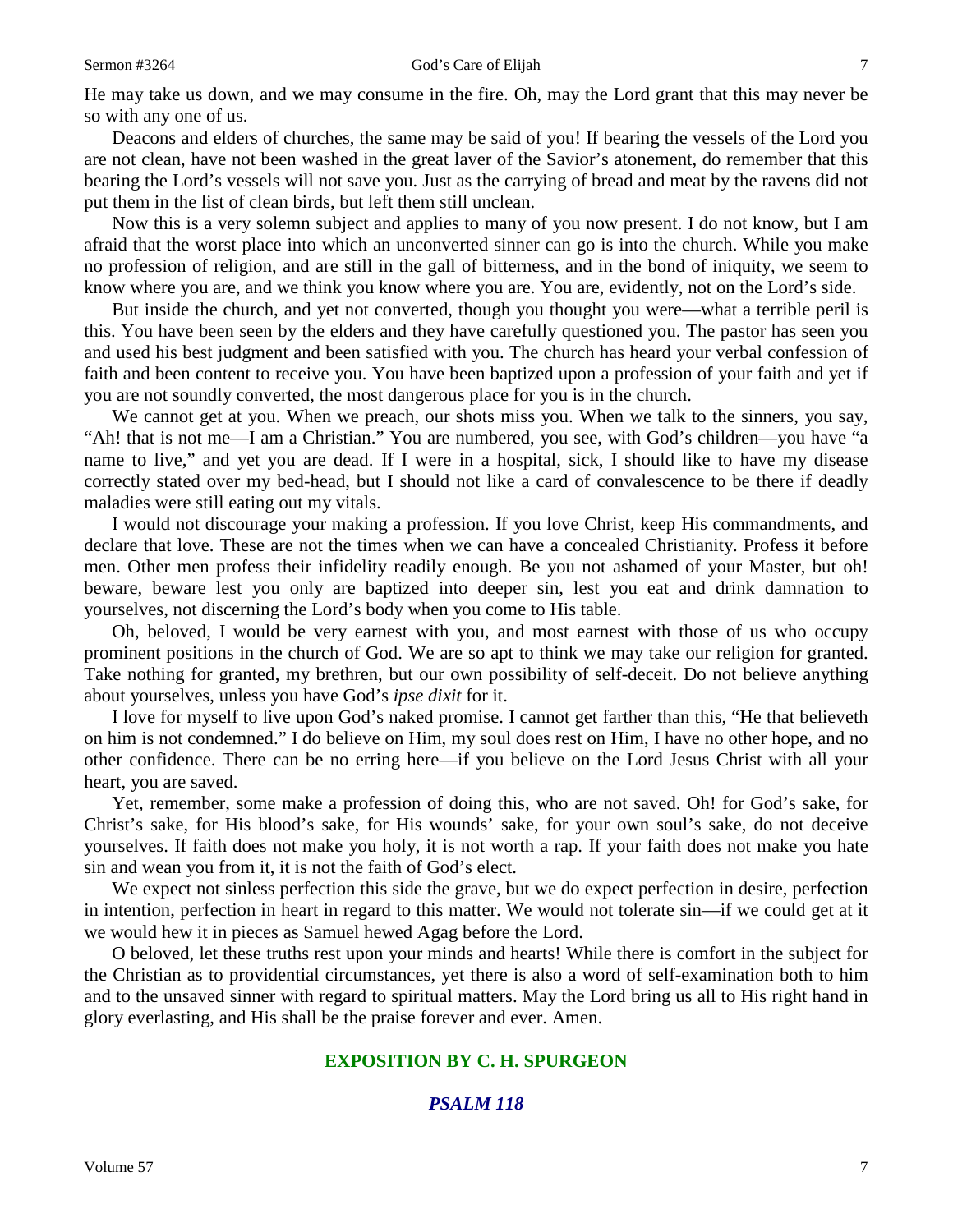May the Good Spirit, who taught the psalmist to indite these words, help us to feel their inward meaning!

**Verse 1.** *O give thanks unto the LORD; for he is good: because his mercy endureth for ever.* 

Now, do that, dear friends. Before we read another verse let us do that. In your hearts think of the goodness and mercy of God to you—to each one as an individual—and give Him thanks now. No murmuring, no coldness of heart. Cast out everything and give God thanks at this moment. It is the least we can do. It is to our own benefit to be grateful. How can we be holy if we are deficient in that simple matter? "Oh give thanks unto JEHOVAH, for he is good, because his mercy endureth for ever."

**2.** *Let Israel now say that his mercy endureth for ever.* 

And if there be an elect out of the elect, who live still nearer to God and are doubly consecrated to His service—

**3***. Let the house of Aaron now say, that his mercy endureth for ever.* 

But let not the praise be confined to these joyous ones. Let the whole church take it up.

**4.** *Let them now that fear the LORD say, that his mercy endureth for ever.* 

You have tried it—you have proved it. The mercy of God has followed you in all your devious paths. It will follow you even to the end. "His mercy endures for ever."

**5.** *I called upon the LORD in distress:*

"I"—nothing like coming to particulars and personalities. "I."

**5-6.** *The LORD answered me, and set me in a large place. The LORD is on my side; I will not fear: what can man do to me?*

"What is man? He is but as the dust before God. And when God is with us and takes care of us, what can man, that is as a moth, do to God's preserved ones?"

**7-9.** *The LORD taketh my part with them that help me: therefore shall I see my desire upon them that hate me. It is better to trust in the LORD than to put confidence in man. It is better to trust in the LORD than to put confidence in princes.* 

Now he goes on to detail his experience of trouble and of deliverance.

**10.** *All nations compassed me about: but in the name of the LORD will I destroy them.* 

David was a warrior. His business was to fight and he was attacked on every side by all sorts of people. He was shut in and the Lord was with Him—and he broke his way through.

**11-12.** *They compassed me about; yea, they compassed me about: but in the name of the LORD I will destroy them. They compassed me about like bees; they are quenched as the fire of thorns:*

Thorns crackle and blaze, and then it is all over with them. So it shall be with the adversaries of the believer. "They are quenched as the fire of thorns, for in the name of the LORD will I destroy them."

**12-13.** *For in the name of the LORD I will destroy them. Thou hast thrust sore at me that I might fall:*

"Thou"—the same great and leading name.

**13-14.** *But the LORD helped me. The LORD is my strength and song, and is become my salvation.* 

What a poet this man is. Thanksgiving is the tone of a true poet. When a man's heart gets warm and he begins to adore his God for His boundless mercy, the strain cannot grovel. Gratitude lends its wings better than the fabled Pegasus, and up the mind rises in a majesty of glory. "JEHOVAH is my strength and song, and he has become my salvation."

**15-16.** *The voice of rejoicing and salvation is in the tabernacles of the righteous: the right hand of the LORD doeth valiantly. The right hand of the LORD is exalted: the right hand of the LORD doeth valiantly.* 

He drops into triplets. This is no accident. We meet with these triplets often in the Old Testament. Why three? Why not four? Ah, you know, who can sing, "Glory be to the Father, and to the Son, and to the Holy Ghost; as it was in the beginning is now and ever shall be, world without end."

**17-18.** *I shall not die, but live, and declare the works of the LORD. The LORD hath chastened me sore:*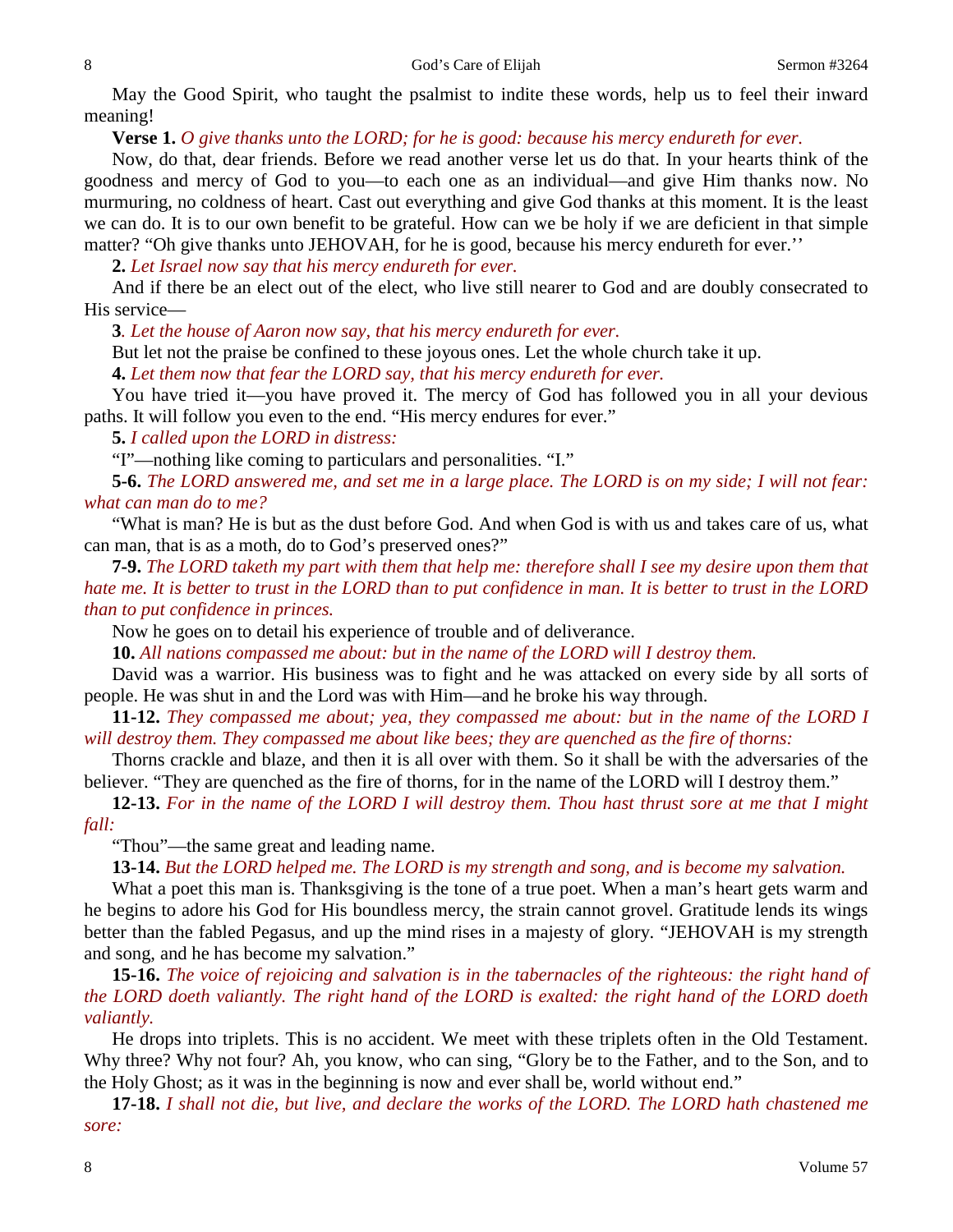You notice David's rendering of the thirteenth verse. To the enemy he says, "Thou hast thrust sore at me, that I might fall." When he thinks it over he says, "The chastening hand of God is in this, even in my enemy's wicked and malicious attacks." And so he reads it over again, "The LORD hath chastened me sore, but he has not given me over unto death."

The Roman magistrates had a bundle of rods with an axe tied up in the middle. The children felt the rod, but not the axe. "Thou hast chastened me sore, but thou hast not given me over unto death."

**18-21**. *But he hath not given me over unto death. Open to me the gates of righteousness: I will go*  into them, and I will praise the LORD: this gate of the LORD, into which the righteous shall enter. I will *praise thee: for thou hast heard me, and art become my salvation.* 

Another grand verse. Answers to prayer are the notes of our music. If God has heard you pray, take care that He hear you praise. Mercies for which we are not thankful will curdle into curses. Take care that you praise God when He fills you with His good things, ay, and praise Him if He does not. Bless a taking God as well as a giving God. Is He not equally God whatever He does?

Now David sings of himself, but the Spirit of God inspired him to sing of the Lord Jesus Christ the Son of David.

**22-23.** *The stone which the builders refused is become the head stone of the corner. This is the LORD'S doing; it is marvelous in our eyes.* 

The Jewish rulers would not have Christ. They cast Him aside as a stone which would not fit their wall, especially because He was a corner stone. They wanted to stand as a lone solitary wall. They did not want to have the corner turned even for the Samaritan—much less for the poor Gentile. But you and I must bless God that, whilst Christ is laid upon the wall of the Jew as a corner stone, He turns a corner for us poor Gentiles that we may be built into the same temple of God. He has become the head stone of the corner.

**24.** *This is the day which the LORD hath made;*

This Sabbath day—this Gospel day—"the day that JEHOVAH hath made."

**24.** *We will rejoice and be glad in it.* 

Now, heavy hearts, try and rise to that. This is not the day of doom—this is not the day of curses. It is the day of mercy and of love. We will rejoice and be glad in it. Hosanna. Let us cry Hosanna.

**25-26.** *Save now, I beseech thee, O LORD: O LORD, I beseech thee, send now prosperity. Blessed be he that cometh in the name of the LORD:*

And again Hosanna.

**26-27.** *We have blessed you out of the house of the LORD. God is the LORD, which hath shewed us light:*

Blessed be His name. We were in the dark before, but He has brought light to our spirit. The light of knowledge, the light of joy, the light of delight, He has brought to us.

**27.** *Bind the sacrifice with cords, even unto the horns of the altar.* 

Do that, beloved. Give yourself up to Christ again. Bind yourselves again.

*"'Tis done; the great transaction's done. I am my Lord's, and He is mine." "High heaven that heard the solemn vow That vow renewed this day shall hear."*

Present it to your God. "Bind the sacrifice with cords, even with cords unto the horns of the altar."

**28-29.** *Thou art my God, and I will praise thee: thou art my God, I will exalt thee. O give thanks unto the LORD; for he is good: for his mercy endureth for ever.*